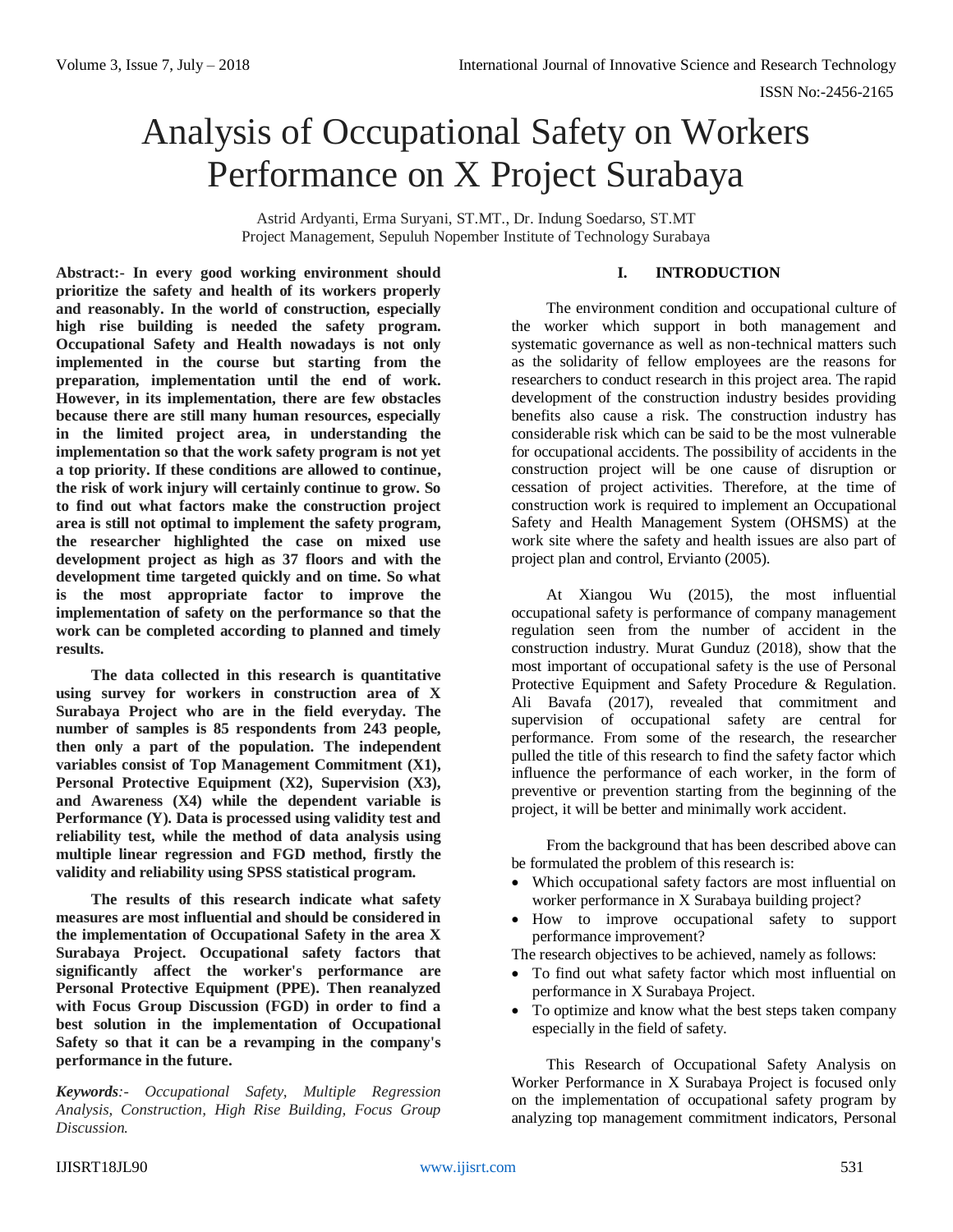Protective Equipment (PPE), monitoring and awareness in implementing safety program how the effect on the performance of workers in X Surabaya Project. Worker performance analyzed includes indicators that affect worker performance, that are: quality and quantity. Then look for the weakness and strength of the company that is the main contractor and the opportunities and threats that exist in the company so that companies can take the best step.

# **II. LITERATURE REVIEW**

Paramita (2012) show that occupational safety is to create safe conditions equipped with safety equipment, good lighting, maintain floors, stairs and project areas that free of water, oil, mosquitoes and maintain water facilities properly. Based on some previous research, it can be concluded that Occupational Safety and Health can be formed from several dominant factors, as follows:

- Top Management Commitment
- Personal Protective Equipment
- Supervision
- Awareness

# *A. Factor of Top Management Commitment to Performance* The role of management must go beyond the regulation and provision of safety policies and work instructions. Several studies have shown that commitment and management involvement in safety are the most important factors for satisfactory safety levels, Jaselskis et al. (1996).

# *B. Factor of Personal Protection Equipment to Performance*

Personal Protective Equipment (PPE) is a set of safety tools used by workers to protect the whole or part of the body from possible potential hazards of work environment against accidents and illnesses due to work, Tarwaka (2014).

The purpose of the use of Personal Protective Equipment (PPE) is to protect the body from work hazards that may lead to illness or accidents, so the use of personal protective equipment holds an important role.

# *C. Factor of Supervision to Performance*

The purpose of supervision is to improve the performance of the organization sustainably, as the increasingly competitive conditions demanding the organization to monitor its performance at all times, then increase the efficiency and profitability of the organization by eliminating unnecessary work or reducing the misuse of tools or materials, assessing the degree of achievement of the work plan with actual results are achieved and can be used as a basis for compensation for an employee, coordinate some elements or programs that run, and increase the linkage to organizational goals to achieve (Odgers, 2007).

## *D. Factor of Awareness to Performance*

Concepts of awareness are including attitudes and behaviors. Attitudes are views or feelings accompanied by a tendency to act according to the attitude of the object, whereas behavior is a movement that can be observed from outside Kohnstamm & Palland (1984) and Yang (1994). From the concept can be concluded that the relationship between attitudes and behavior can occur when the individual is taking action against in an environment.

# *E. Performance*

According to the behavioral approach in management, performance is the quantity or quality of the resulting product or service provided by a person who carries out the work, Luthans (2005). Performance is an achievement of work, namely the comparison between the work with the specified standards, Dessler (2000). Performance is the result of work both in quality and quantity achieved by a person in performing the role according to the responsibilities given, Mangkunegara (2002).

Performance is the result or level of success of a person as a whole over a certain period in performing the role that comparison with a lot of possibilities, such as predetermined work standards, targets or goals or criteria have been agreed, Rivai and Basri (2005).

Accorde at Tiffin and Mc. Cornick (2011), there are 2 variables that can affect the performance, that is.

- *A.* Individual Variables, including: attitudes, characteristics, physical characteristics, interests and motivation, experience, age, gender, education, and other individual factors.
- *B.* Organizational Variables
- Physical and occupational factors, consisting of: working methods, conditions and design of work equipment, spatial arrangement and physical environment (irradiation, temperature, and fentilasi).
- Social and organizational factors, including: organizational rules, organizational nature, type of training and supervision, wage system and social environment.

Davis and J. Newstrom (1989) argue that performance is influenced by two factors:

# *A. Ability Factor*

- Knowledge: education, experience and practice.
- Skills: proficiency and personality.

# *B. Motivation Factor*

- Social condition: formal and informal organization, leadership.
- Unions need physiological, social and egoistic needs.
- Physic condition: work environment.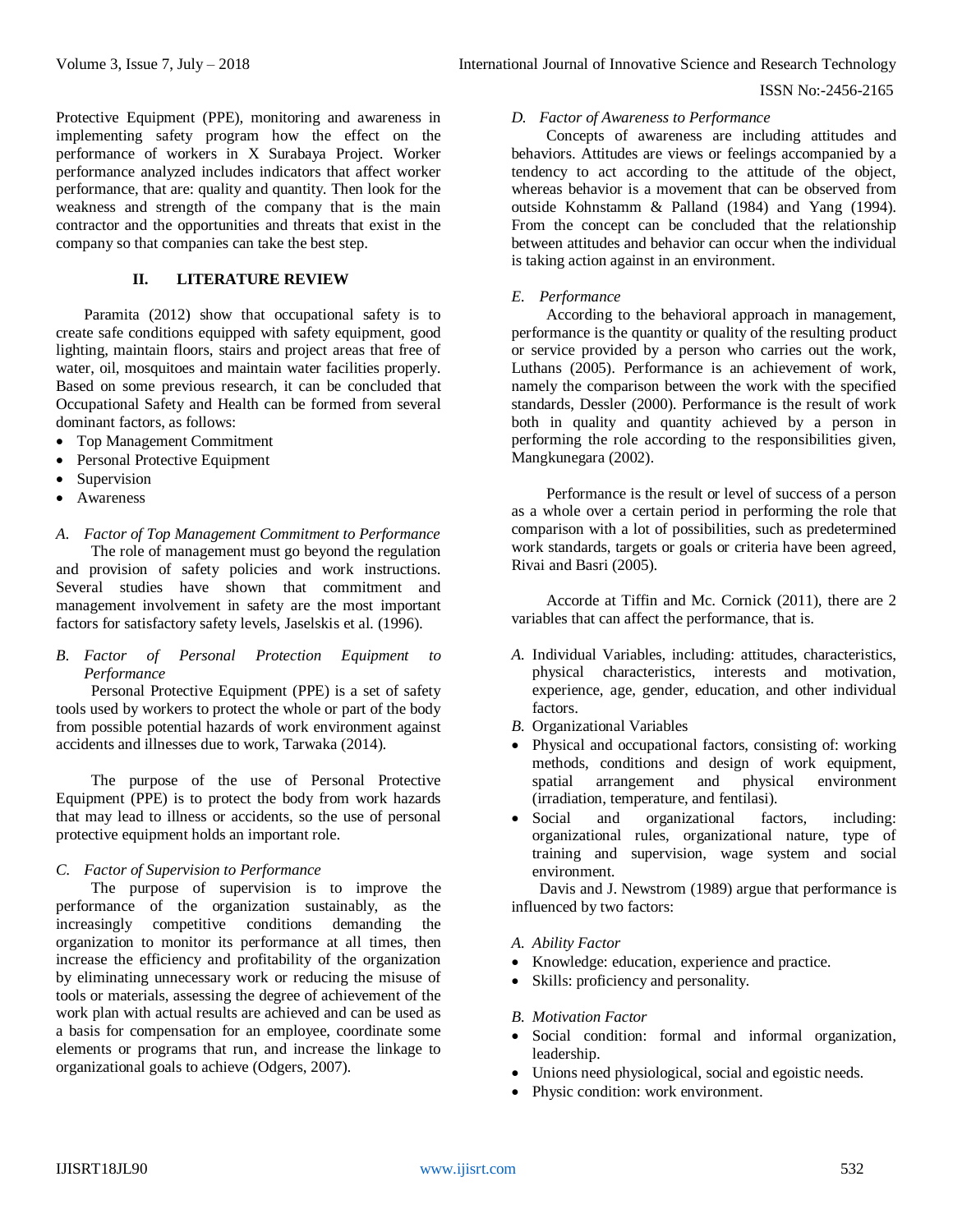From the various opinions of these experts, then in accordance with this study, the performance of workers in general is influenced by two main factors namely organizational and individual variables.

#### *F. Linier Multiple Regression*

According to Gujarati (2003), assumptions in model of linear multiple regression are:

- Regression model is linear on parameter
- Averages value of error is zero
- Variant of error is constant
- No Autocorrelation in error
- No Multicollinearity in free variable
- Distribution of error is normal

# **III. MATERIALS AND METHODS**

#### *A. Population and Sample*

In this research, the mean of population is the worker who work in X Surabaya Area Project are 243 people.

Sampling Methode that use in this research is Simple Random Sampling Technique that is simply sampling technique. The required sample consisted of members who were in sections of the worker population of X Surabaya Project who are randomly selected as many as 85 respondents.

#### *Flowchart*



Fig 1:- Flowchart Data Search





## *B. Distribution of Questionnaires*

The Purpose of Questionnaires is to find out firstime the effect of Occupational safety about worker performance. Respondents who fill the questionnaires are parts involved directly in project, like a Helper and Foreman. The questionnaire data processing technique with *likert* scale is used to measure attitudes, opinions, and perceptions of someone about the incident or social phenomenon, Riduwan (2003).

| <b>Alternative Answer</b> | Score |
|---------------------------|-------|
| Very Agree                |       |
| Agree                     |       |
| Hesitant                  |       |
| Not Agree                 |       |
| Very not agree            |       |
| Table1. Likert Scale      |       |

#### *The Purpose and Hypothesis of Research*

The hypothesis for this research according to identification of problem, that is:

- T-1: How does the X1 Variable affect to Y?
	- H0 = X1 Variable (Top Management Commitment)have a significant affect to Y Variable (Performance).

H1 = X1 Variable (Top Management Commitment) have no a significant affect to Y Variable (Performance).

- T-2.: How does the X2 Variable affect to Y?
	- H0 = X2 Variable (Personal Protective Equipment) have a significant affect to Y Variable (Performance). H2 = X2 Variable (Personal Protective Equipment) have no a significant affect to Y Variable (Performance).
- T-3. : How does the X3 Variable affect to Y?  $H0 = X3$  Variable (Supervision) have a significant affect to Y Variable (Performance). H3= X3 Variable (Supervision) have no a significant affect to Y Variable (Performance). T-4. : How does the X4 Variable affect to Y?
	- $H0 = X4$  Variable (Awareness) have a significant affect to Y Variable (Performance).  $H4 = X4$  Variable (Awareness) have no a significant
- affect to Y Variable (Performance). T-5. : How does all variables X1, X2, X3, X4 affect to Y? H0 = X1 Variable (Top Management Commitment), X2 (Personal Protective Equipment), X3 (Supervision) and X4 (Awareness) have a significant affect to Y

Variable (Performance). H5 = X1 Variable (Top Management Commitment), X2 (Personal Protective Equipment), X3 (Supervision) and X4 (Awareness) have no a significant affect to Y Variable (Performance).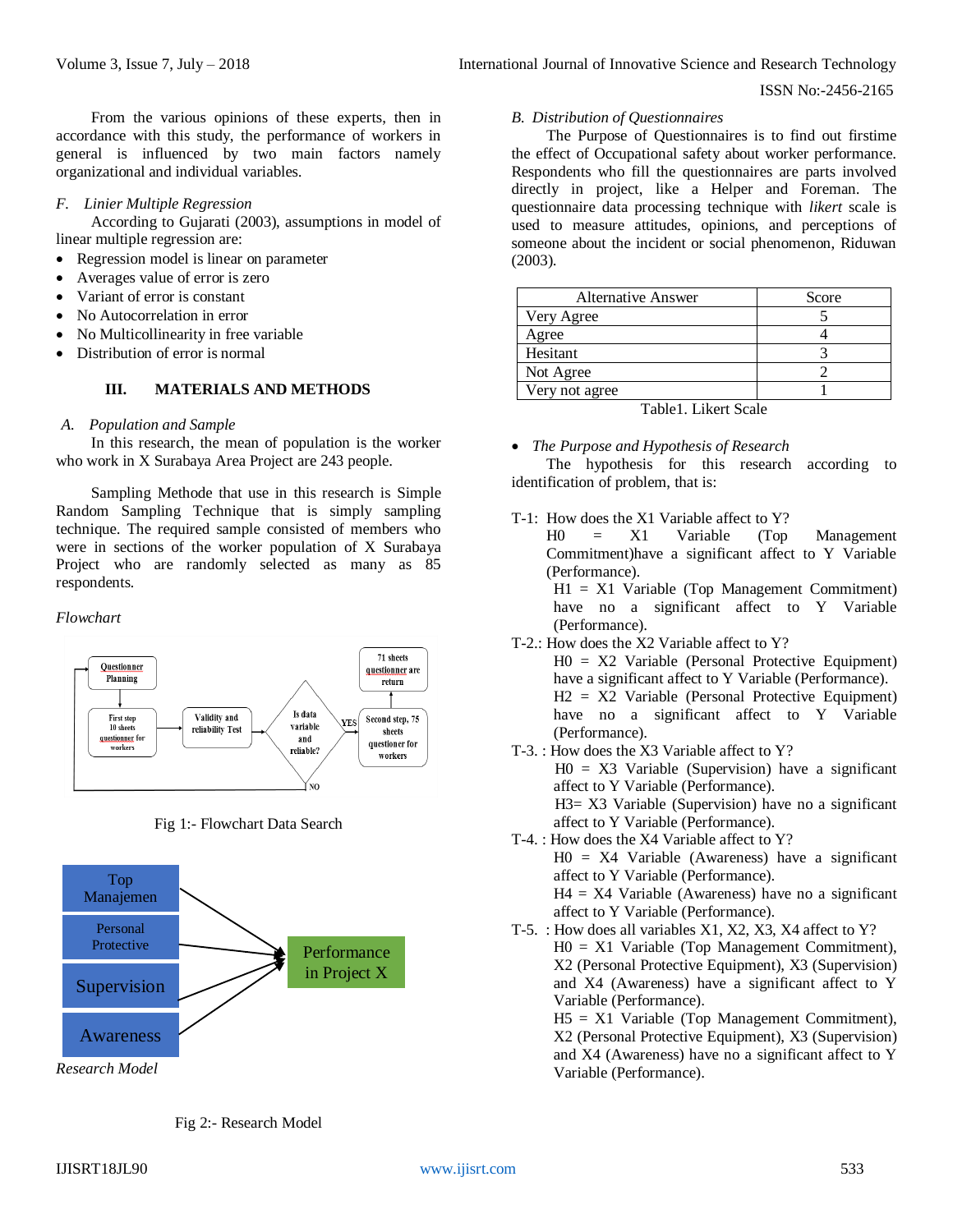# **IV. RESULTS**

## *A. Validity and Reliability Test*

#### *Validity Test*

This tool analysis which for validity test using by SPSS software. The results shows onTable 2:

| Variable                | Item              | r-         | r-table | <b>Status</b> |
|-------------------------|-------------------|------------|---------|---------------|
|                         |                   | arithmetic |         |               |
| Top<br>Management       | X1.1              | 0,632      | 0,6319  | Valid         |
| Commitment              | X1.2              | 0,782      | 0,6319  | Valid         |
| (X1)                    | X1.3              | 0,680      | 0,6319  | Valid         |
|                         | X1.4              | 0,632      | 0,6319  | Valid         |
|                         | X1.5              | 0,680      | 0,6319  | Valid         |
|                         | X1.6              | 0,680      | 0,6319  | Valid         |
|                         | X1.7              | 0,634      | 0,6319  | Valid         |
| Personal                | X2.1              | 0,762      | 0,6319  | Valid         |
| Protective<br>Equipment | $\overline{X2.2}$ | 0,676      | 0,6319  | Valid         |
| (X2)                    | X2.3              | 0,655      | 0,6319  | Valid         |
|                         | X2.4              | 0,923      | 0,6319  | Valid         |
|                         | $\overline{X2.5}$ | 0,836      | 0,6319  | Valid         |
|                         | X2.6              | 0,646      | 0,6319  | Valid         |
| Supervision             | X3.1              | 0,745      | 0,6319  | Valid         |
| (X3)                    | X3.2              | 0,761      | 0,6319  | Valid         |
|                         | $\overline{X3.3}$ | 0,811      | 0,6319  | Valid         |
|                         | X3.4              | 0,761      | 0,6319  | Valid         |
|                         | X3.5              | 0,659      | 0,6319  | Valid         |
|                         | X3.6              | 0,813      | 0,6319  | Valid         |
|                         | X3.7              | 0,761      | 0,6319  | Valid         |
| Awareness               | X4.1              | 0,661      | 0,6319  | Valid         |
| (X4)                    | X4.2              | 0,661      | 0,6319  | Valid         |
|                         | X4.3              | 0,742      | 0,6319  | Valid         |
|                         | X4.4              | 0,700      | 0,6319  | Valid         |
|                         | X4.5              | 0,640      | 0,6319  | Valid         |
|                         | X4.6              | 0,744      | 0,6319  | Valid         |
|                         | X4.7              | 0,661      | 0,6319  | Valid         |
|                         | X4.8              | 0,700      | 0,6319  | Valid         |
|                         | X4.9              | 0,658      | 0,6319  | Valid         |
| Performance             | $\overline{Y1.1}$ | 0,782      | 0,6319  | Valid         |
| (Y)                     | Y1.2              | 0,782      | 0,6319  | Valid         |
|                         | Y1.3              | 0,782      | 0,6319  | Valid         |
|                         | Y1.4              | 0,729      | 0,6319  | Valid         |

Tabel 2. Results of Validity Test

Source: The Result of This Research, 2018

From the table above shows tha all the r value (probability) on standard (r-table) so all questions are valid**.**

*Reliability Test*

| Variable                        | Alpha<br>Cronbach | Critical<br>Number | Comment  |
|---------------------------------|-------------------|--------------------|----------|
| Top<br>Management<br>Commitment | 0,721             | 0,600              | Reliable |
| <b>PPE</b>                      | 0,687             | 0,600              | Reliable |
| Supervision                     | 0,679             | 0,600              | Reliable |
| Awarness                        | 0,649             | 0,600              | Reliable |
| Performance                     | 0,736             | 0,600              | Reliable |

Table 3. Result of Realibility Test

#### Source: The Result of This Research, 2018

Based on the results of the regression calculation in table 4, it show that the VIF already qualified (VIF  $<$ 10), it can be a regression equation that represents the relationship between top management commitment, personal protective equipment,Supervision, awareness to performance, that is:  $Y = 2,450 -0,132X_1 + 0,317X_2 - 0,135X_3 +$ 0,222X4……………………….(4.1)

|   | Model                               | Unstandardized<br>Coefficients |               | Standar<br>dized<br>Coeffici<br>ents | $\mathbf{f}$ | Sig.<br>1.775 |
|---|-------------------------------------|--------------------------------|---------------|--------------------------------------|--------------|---------------|
|   |                                     | B                              | Std.<br>Error | <b>Beta</b>                          |              |               |
| 1 | (Constant)                          | 2.450                          | 1.380         |                                      | 1.775        | 0.080         |
|   | Top<br>Management<br>Commitment     | $-0.132$                       | 0.086         | $-0.183$                             | $-1.531$     | 0.130         |
|   | Personal<br>Protective<br>Equipment | 0.317                          | 0.066         | 0.509                                | 4.825        | 0.000         |
|   | Supervision                         | $-0.135$                       | 0.057         | $-0.255$                             | $-2.383$     | 0.020         |
|   | Awareness                           | 0.222                          | 0.063         | 0.468                                | 3.547        | 0.001         |

Tabel 4. Table of Regression Analysis

*B. Hypothesis Test*

*F Test (Simultant)*

First hypothesis test using F Test to test the independent variables to dependent at the same time. This test is done by comparing value of F Count and F Tabel with calculate use Anova on SPSS. The test result of F Count with variables (Top Management Commitment, Personal Protection Equipment, Supervision, Awareness, Performance), as follows: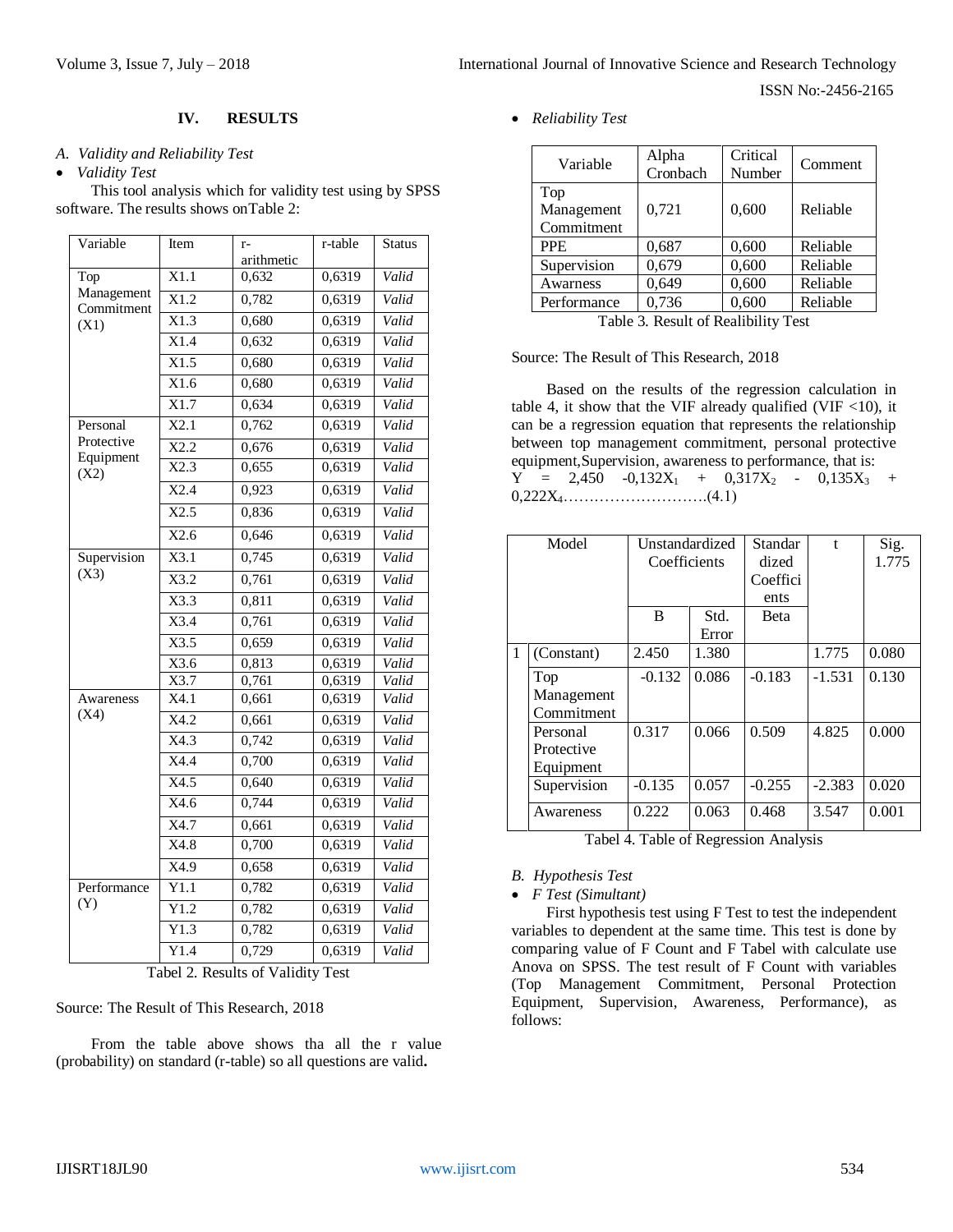| <b>Hypothesis</b>                         | Value      | <b>Stats</b> |
|-------------------------------------------|------------|--------------|
| $H0 = X1$ , X2, X3 and X4 have no F tabel |            | $H1$ is      |
| a significant affect to Y as              | 2,33       | Acce         |
| simultanly                                | count<br>F | pted         |
| $H1 = X1$ , X2, X3 and X4 have a          | 14.164     |              |
| significant affect to Y<br>as             | Sig. F     |              |
| simultantly                               | 0,000      |              |
|                                           |            |              |

Tabel 5. Result of Anova Test (F Test)

Test Result of simultant above earned the value of F Count is 14,164. This value is bigger than the value of F Tables (14,164 > 2,33) and value of Sig. F is lower than  $\alpha$ (0,05), so H1 is acceptable.

# *T Test (Partial)*

Calculation Result of T Test (Partial) with Top Management Commitment as Variable to Performance can be seen at Table 6.

| Hypothesis                                      | Score                   | <b>Status</b> |  |  |
|-------------------------------------------------|-------------------------|---------------|--|--|
| $H1 = \text{Variable} (X1)$   t tabel = 1,9904  |                         | $H1$ is       |  |  |
| have a significant $\frac{1}{2}$ count = -1,531 |                         | Reject        |  |  |
| affect to Y                                     | $\text{Sig } t = 0,130$ | ed            |  |  |
|                                                 |                         |               |  |  |

Table 6. Resulf of T Test (Partial),Top Management Commitment Variable

Calculation Result of T Test (partial) with Personal Protection Equipment (PPE) as Variable to Performance can be seen at Table 7.

| Hypothesis                                                                                                                    | Score                   | <b>Status</b> |  |
|-------------------------------------------------------------------------------------------------------------------------------|-------------------------|---------------|--|
| $H2 = \text{Variable} (X2)   t \text{ table} = 1,9904$                                                                        |                         | H2<br>is      |  |
| have a significant $\frac{1}{2}$ count = 4,825                                                                                |                         | Accepte       |  |
| affect to Y                                                                                                                   | $\text{Sig } t = 0,000$ | d             |  |
| $T_{\rm eff}$ , $T_{\rm eff}$ , $T_{\rm eff}$ , $T_{\rm eff}$ , $T_{\rm eff}$ , $T_{\rm eff}$ , $T_{\rm eff}$ , $T_{\rm eff}$ |                         |               |  |

Table 7.Result of T Test (Partial),PPE

Calculation Result of T Test (partial) with Supervision as Variable to Performance can be seen at Table 8.

| <b>Hipotesis</b>                                                                                                | Score           | <b>Status</b>     |  |
|-----------------------------------------------------------------------------------------------------------------|-----------------|-------------------|--|
| $H3 = \text{Variable } (X3)   t \text{ table} = 1,9904$<br>have a significant t count = $-2,383$<br>affect to Y | Sig $t = 0.020$ | $H_3$<br>Accepted |  |

Tabel 8. Result of T Test (Partial), Supervision

Calculation Result of T Test (partial) with Awarness as Variable to Performance can be seen at Table 9.

| <b>Hypothesis</b>                                      | Value           | <b>Stats</b> |
|--------------------------------------------------------|-----------------|--------------|
| $H4 = \text{Variable} (X4)   t \text{ table} = 1,9904$ |                 | $H4$ is      |
| have a significant affect $\vert$ t count = 3,547      |                 | Accep        |
| to Y                                                   | Sig $t = 0,001$ | ted          |

Tabel 9:- Result of T Test (Partial), Awareness

Volume 3, Issue 7, July – 2018 **International Journal of Innovative Science and Research Technology** 

ISSN No:-2456-2165

*Coefficient of Determination(R<sup>2</sup> )*

Coefficient of Determination  $(R^2)$  is used to know the amount of contribution or donation from overall independent variables to linear equations. Coefficient of determination in this research is searched on Variables of Occupational Safety.

*Coefficient of Determination(R<sup>2</sup> ) of Occupational Safety*

There is a Coefficient of Determination $(R^2)$  with Top Management Commitment, PPE, Supervision, and Awareness to Performance of Worker.

| Model |                |      | R Square   Adjusted R  <br>Square | Std. Error of<br>the Estimate |
|-------|----------------|------|-----------------------------------|-------------------------------|
|       | $.654^{\circ}$ | .427 | .397                              | 1.73732                       |
|       |                |      | $\sqrt{2}$                        |                               |

a. Predictors: (Constant), Kesadaran, APD, Pengawasan dan Komitmen

b. Dependent Variable: Kinerja

Tabel 10. Coefficient of Determination $(R^2)$  of Occupational Safety

## *Model Summary*

The Contribution of Top Management Commitment  $(X1)$ , PPE  $(X2)$ , Supervision  $(X3)$ , and Awareness  $(X4)$  as Variable that have a affect to Performance of Worker (Y), while the rest is affected by other variables which is not included to the Model. The Value of R Square in this research is 0,427.

 *Discusison about Analysis Result of Multiple Linier Regression*

Test Result of F with Top Management Commitment, PPE, Supervision, and Awareness as Variable have a significant affect to Performance, so can be said that Performance is affected by Condition that include Top Management Commitment, PPE, Supervision, and Awareness.

For Test Result of T, only Top Management Commitment and Supervision have no a significant and negative effect to Performance. From the result can be said that Performance is not affect by Top Management Commitment and Supervision are held is X Surabaya Project. From this result can be indicated that Personal Protection Equipment (PPE) and Awareness that must be considered as important things on Occupational Safety in X Surabaya Project.

From the value of Determination Coefficient (R Square) obtained number is 0,427. The mean of that number is Top Management Commitment, PPE, Supervision, and Awareness as Variable that have a affect to Performance is 42,7% while the remaining 57,3% is affected by the other Variables that exist outside this Regression Models.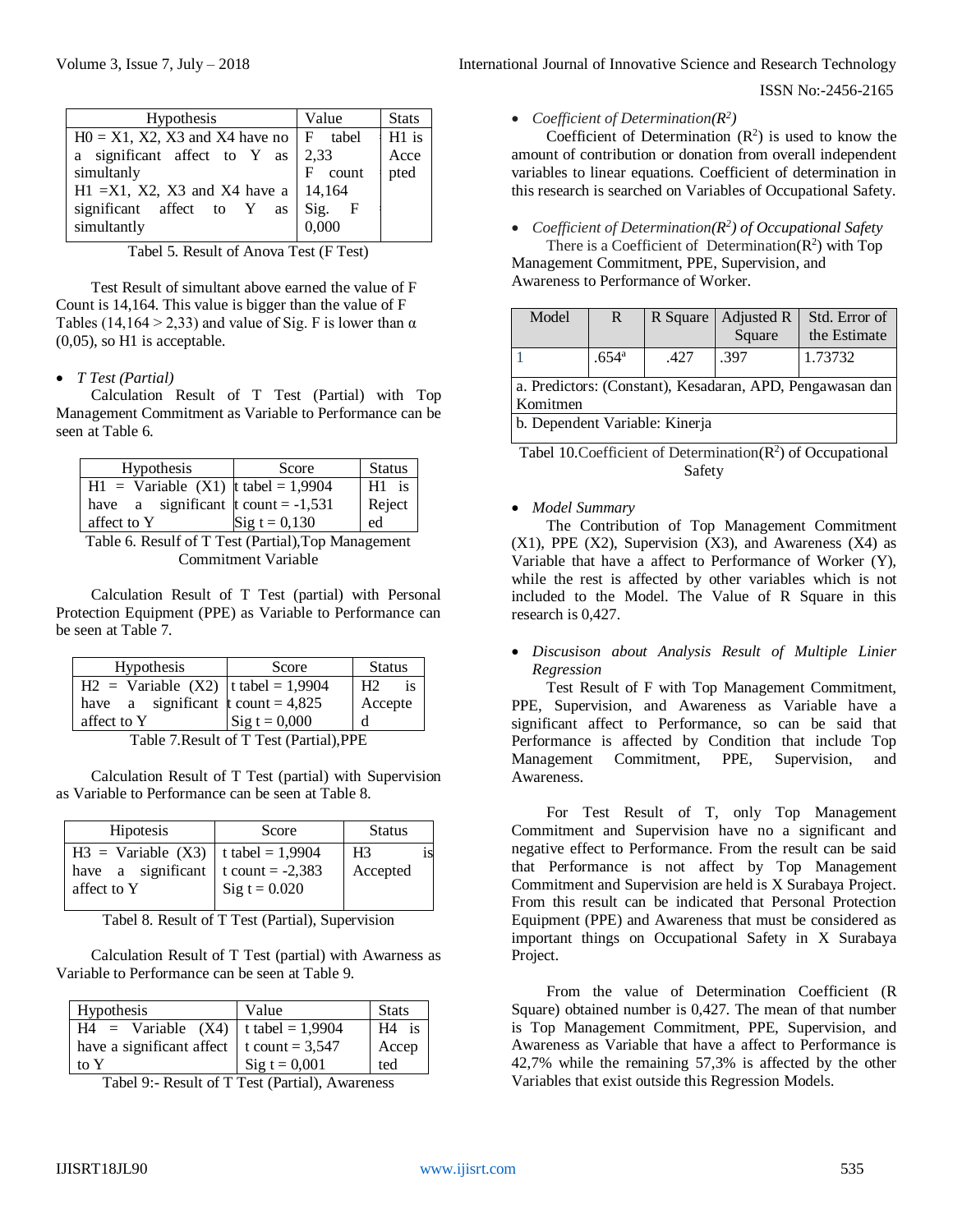Summary of Analysis Affect from Variables (Top Management Commitment, PPE, Supervision, Awareness) to Performance can be seen at Table 11 as follows:

| Model                           | Regression<br>Coefficient |          | Sig. |
|---------------------------------|---------------------------|----------|------|
| (Constant)                      | 2.450                     | 1.775    | .080 |
| Top<br>Management<br>Commitment | $-.132$                   | $-1.531$ | .130 |
| <b>PPE</b>                      | .317                      | 4.825    | .000 |
| Supervision                     | $-.135$                   | $-2.383$ | .020 |
| Awareness                       | .222                      | 3.547    | .001 |

Tabel 11. Summary of Regression Analysis

Source: Result of this research, 2018

#### **V. CONCLUSION**

Base don several data processing and analysis that done on this research, so the conclusion that can be taken are follows:

- Through Test of F and T use the Multiple Regression Analysis Methods, obtained result that Variable of Occupational Safety which have a significant affect to Performance is Personal Protection Equipment, while that have no a significant affect are Top Management Commitment, Supervision, and Awareness. From Result Analysis obtained Coefficient of Determination (R Square) is 0,427. The mean of Number is The Variable have a significant to Performance is 42,7% while the remaining 57,3% is affected by the other Variable that exist outside this Regression Model.
- From the prosses of Focus Group Discussion, Phase I and II, obtained result that Personal Protection Equipment. Because for participant, the Safety Responsibility starts from ourself. Then to optimaze Performance by Improving Personal Protection Equipment which sorted by value on each supports factor that become the problem and then the highest level of importance are.
- a. Trainer: Firstly, Company choose the criteria of trainer that comply standard, then set cost to be fair fee for trainer and held a recruitment after planning the training for worker and determine the time.
- b. Training: Make a focus training for worker like the moment Safety Morning will be held more attractive. Example, serve the consumption, communicate friendly but serious. So worker are interested to join Safety Morning.

## **REFERENCES**

[1]. A Guide to the Project Management Body of Knowledge, (PMBOK® Guide) Third Edition, Project Management Institute. 2004.

- [2]. Astin, M, Griffin, T, Neal, RD, Rose, P, & Hamilton, W 2011, "The Diagnostic Value of Symptoms for Colorectal Cancer in Primary Care: A systematic review", British Journal of General Practice, pp. e231- 43.
- [3]. Badri, S. 2012. Metode Statistika untuk Penelitian Kuantitatif. Penerbit Ombak. Yogyakarta.
- [4]. Bilson Simamora. 2003. Panduan Riset Perilaku Konsumen. Jakarta: PT. Gramedia Pustaka Utama.
- [5]. Bogdan, Taylor. (2001). Metode Penelitian Kualitatif, Jakarta : PT Rosda.
- [6]. Chan, Chung Chown, Lam, Y.C, Lee, Xue Ming Zhang, 2004, Analytical Method Validation and Instrument Performance Verification, John Willey & Sons, Inc.Publication, New Jersey.
- [7]. Cheyne, A.J., Cox, S., Oliver, A., Tomas, J.M., (1998). Modeling safety climate in the prediction of level of safety activity. Work and Stress 12 (3), 255.
- [8]. Clough, Richard H., Construction Contracting, Fifth Edition, (USA: John Wiley & Sons Inc, 1986).
- [9]. Cornick. Mc dan Tiffin, 2003. Manajemen Kinerja. Alfabeta, Bandung.
- [10]. David, Fred R. 2005. Manajemen Strategis: Konsep. Jakarta: Salemba Empat.
- [11]. Davis, K. dan J.W Newstrom. (1989). Perilaku Organisasi. Jakarta: Erlangga.
- [12]. Dessler, Garry. (2007). Manajemen Sumber Daya Manusia, PT.Indeks, Jakarta.
- [13]. Draper, N.R. and Smith, H., 1992. "Analisis Regresi Terapan". Jakarta: edisi kedua, Penerbit PT. Gramedia.
- [14]. Echols, John M. dan Hassan Shadily. 2005. Kamus Inggris Indonesia : An English- Indonesian Dictionary. Jakarta: PT Gramedia.
- [15]. Ervianto, I.W. (2005). Manajemen Proyek Konstruksi Edisi Revisi. Yogyakarta. Penerbit: Andi.
- [16]. Flin, R., Mearns, K., O'Connor, P., dan Bryden, R. (2000). Measuring Safety Climate: Identifying the Common Features. Safety Science, Vol. 34, pp. 177-192.
- [17]. Freddy, Rangkuti, 2006. Measuring Customer Satisfaction, (Teknik Mengukur dan Strategi Meningkatkan Kepuasan Pelanggan), serta Analisis PLN JP, Gramedia Pustaka Utama, Jakarta.
- [18]. Ghozali, Imam. 2006. Aplikasi Analisis Multivariate Dengan Program SPSS. Cetakan Keempat. Semarang: Badan Penerbit Universitas Diponegoro.
- [19]. Gujarati, Damodar, 2003, Ekonometri Dasar. Terjemahan: Sumarno Zain, Jakarta: Erlangga.
- [20]. Handoko, Dwi, Sunaryo, S, Soedarso, Indung. Analisa Pengaruh K3 Pada Pekerja Bangunan Gedung Penataan Ruang Kementerian Pekerjaan Umum. 2014.
- [21]. Ilyas, Yaslis, 2005, Kinerja Teori, Penilaian dan Penelitian, Jakarta: Pusat Kajian Ekonomi Kesehatan Kesehatan Fakultas Kesehatan Masyarakat, Universitas Indonesia, Jakarta Fakultas Kesehatan Masyarakat, Universitas Indonesia.
- [22]. Jaselskis, Edward J. 1996. "Strategies for Achieving Excellence in Construction Safety Performance", Journal